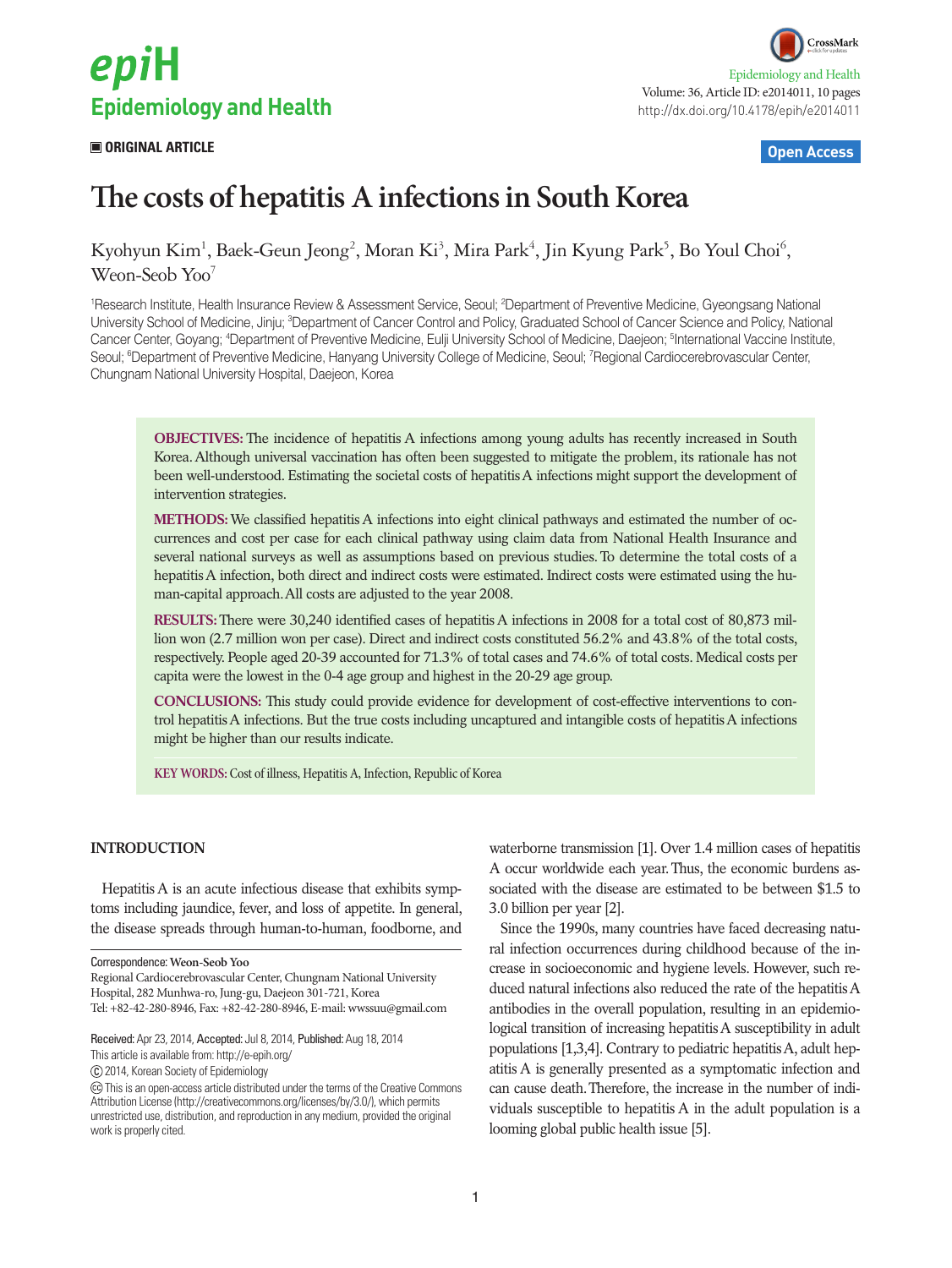#### **Epidemiology and Health** 2014;36:e2014011

South Korea has also experienced an epidemiological transition of hepatitis A in the past 10 years. Echoing the increasing concern, a significant proportion of the adult population lacks hepatitis A antibodies [6-9]. According to the Korea Centers for Disease Control and Prevention, there were approximately 8,000 hepatitis A incidences in 2008, representing a 20-fold increase compared to 2004. Approximately 80% of cases in 2008 occurred in the adult population aged between 20 and 39 years. Based on this data, it is clear that responsive hepatitis A intervention strategies must be urgently developed [10].

Although universal vaccination has been suggested as a method for managing hepatitis A in South Korea, evidence in support of a vaccination strategy are currently lacking [11,12].

The present study was conducted to present the socioeconomic costs of hepatitis A in South Korea in 2008 to capture the attention of health authorities and the general public regarding the disease by provding necessary evidences for developing a cost-effective intervention strategy to manage hepatitis A.

# **MATERIALS AND METHODS**

#### Research design and data collection

This study used an incidence-based approach to estimate the economic burden of hepatitis A infections in South Korea in 2008. The incidence-based approach is a method that computes the cost of the disease over the lifecycle of a single incident from the start of the incident to complete recovery or death. This method can be used to estimate the benefit realized when a single occurrence of the disease is prevented [13,14]. The disease burden of hepatitis A infections was estimated using the following three steps.

- 1. We first classified hepatitis A infections into eight clinical pathways and calculated the incidence rate of each clinical pathway by age group. We multiplied this incidence rate by the number of hepatitis A incidences by age group to compute the total number of incidences for each age group and clinical pathway.
- 2. Then, we segmented the total cost of a single hepatitis A case into direct and indirect costs and computed the cost of a single case for the respective age group and clinical pathway.
- 3. We multiplied the number of incidences in the respective age group and clinical pathway (outcome of step 1) with the cost of hepatitis A per person (outcome of step 2) to determine the total social cost of hepatitis A.

# National Health Insurance claims data

In order to estimate the number of hepatitis A incidences and their associated costs in a single year (2008) in South Korea, we used National Health Insurance (NHI) claims data. National Health Insurance Corporation stores the demographic information, diagnostic codes, dates of consultation and treatment, treatment fees, and death records of NHI enrollees through computerized management. If these data are used, it is possible to conduct studies of the cost of a particular disease on a national level. Costs of disease studies regarding asthma, injuries, strokes, and hepatitis B using this data set have already been reported [15-18].

The present study used NHI claims data and identified approximately 80,000 claims of hepatitis A infections (International Classification of Diseases version 10 codes B15, B15.0, B15.9) using primary or secondary diagnostic codes. The claim data were then converted to 30,240 cases of person-based data, which allows measurement of the total treatment period and cost for each individual. Because hepatitis A is a disease that produces immunity after a single infection, each unit of person-based data can be regarded as a single case of hepatitis A.

The data used for analysis were provided by the Health Insurance Review and Assessment Service, which processed the data to encrypt any personal identifiers. All matters associated with the conduct of the present study were approved by the institutional review board (No. 09-09) of Eulji University Hospital.

# Hepatitis A incidence rate and number of incidences with respect to age group and clinical pathway

The present study is based on a previous study in that it categorized hepatitis A infections in eight mutually exclusive clinical pathways depending on the status of hospitalization, fulminant hepatitis incidence, liver transplantation, and death (Figure 1). Clinical pathways I and II are hepatitis A infections that were cured only through outpatient treatment. Pathway I indicates visits to a clinic, whereas pathway II indicates visits to a hospital. Clinical pathways III and IV are cases in which patients had survived and died, respectively, after being hospitalized because of non-fulminant hepatitis. Clinical pathways V and VI are cases in which patients had survived and died, respectively, after being hospitalized because of fulminant hepatitis but were not able to receive liver transplantations for various reasons. Clinical pathways VII and VIII are cases in which patients had survived and died, respectively, after being hospitalized because of fulminant hepatitis and receiving liver transplantations.

The incidence rate of the respective clinical pathways can be calculated by multiplying the probabilities at points where the respective clinical pathways bifurcate (Figure 1). For example, if the probabilities of hospitalization because of hepatitis A, fulminant hepatitis incidence in an inpatient, liver transplantation for inpatients with fulminant hepatitis, and survival for patients that had received the liver transplantation are known, the probability at each step can be multiplied to compute the incidence rate of clinical pathway VIII in a hepatitis A patient. NHI claims data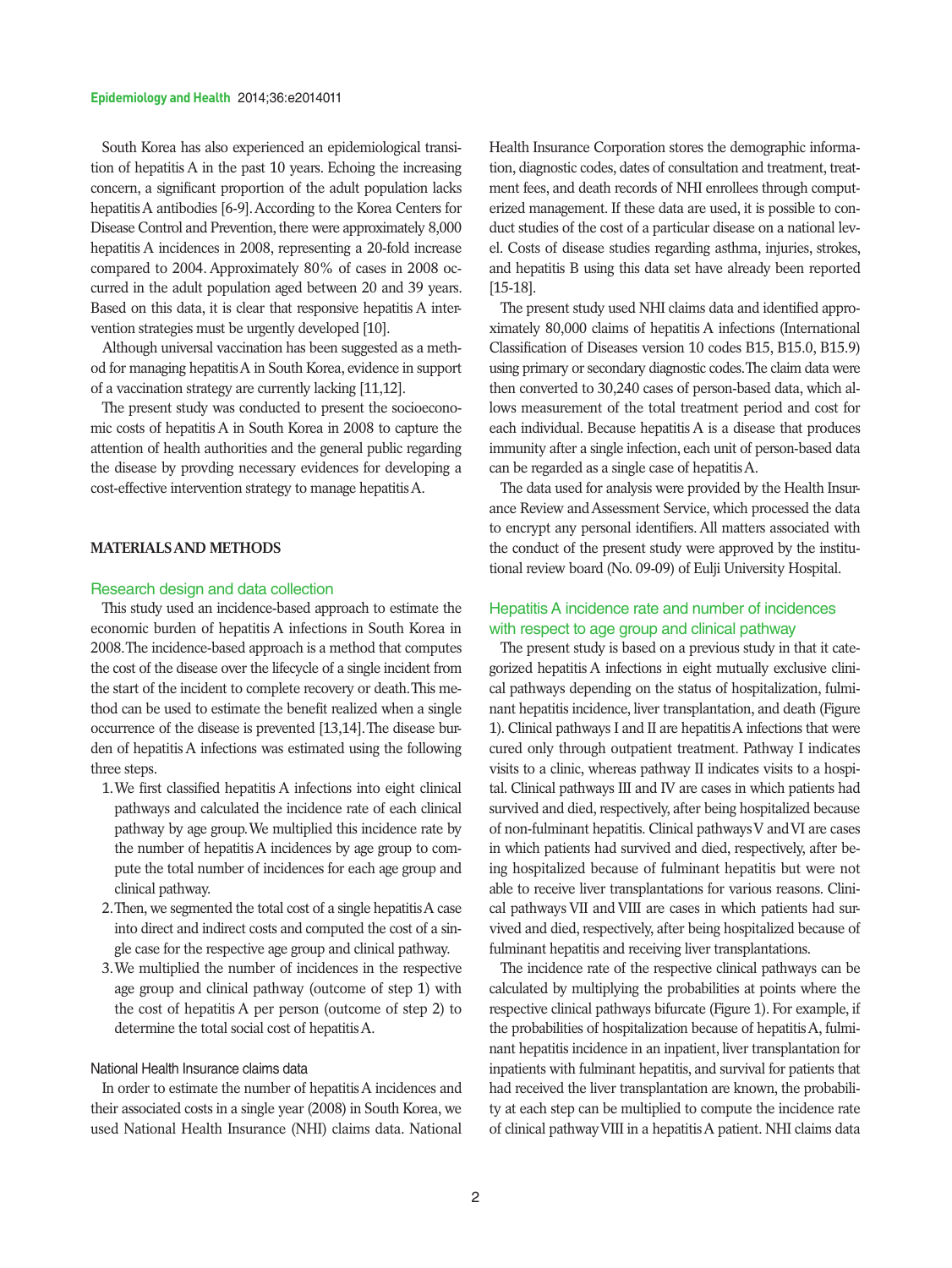

**Figure 1.** Eight clinical pathways model of hepatitis A infections.

and precedent study results were used to compute the probabilities at each bifurcation point for the respective age groups. In the case that probabilities for each age group could not be computed, we assumed that the probabilities at a given bifurcation point were the same for all age groups.

The probability of an outpatient visit (clinic, hospital) and the probability of hospitalization with respect to each age group were computed using NHI claim data. The incidence rate of fulminant hepatitis for inpatients was set to 1.1% as reported by Bauch et al. [19], because no domestic data were available. The liver transplantation rate of fulminant hepatitis patients (37.1%), case fatality rate of liver transplantation patients (23.1%), and case fatality rate of patients that did not receive liver transplantations (9.1%) were reported from domestic study results [20]. The probability of death for a non-fulminant hepatitis patient was computed by subtracting the probability of death for a fulminant hepatitis patient from the probability of death for a hepatitis patient overall [20,21].

The probabilities calculated in this manner were multiplied by the number of hepatitis A incidences with respect to age groups according to the claims data to compute the number of hepatitis A incidences with respect to age group and clinical pathway. Meanwhile, we computed the incidence rate of hepatitis A with respect to age group using the population data from the Korea National Statistical Office (KOSIS).

## Cost of hepatitis A estimation

The cost of hepatitis A was segmented into direct and indirect costs with respect to age groups and clinical pathways. Direct costs include medical, supplemental care, and transportation costs. Indirect costs included productive losses due to treatment or premature death. All costs were adjusted to 2008 using the June 2008 exchange rate (1 USD=1,000 Korean won) and displayed in USD.

#### Direct cost

Medical costs were categorized as costs paid by insurance, by patients under copayment, and by patients for services not covered. Costs paid by insurance and by patients under copayment were labeled costs for covered services and computed using claims data and precedent studies. Hepatitis A costs paid by patient for non-covered services were computed using results from "the state of out-of-pocket medical cost burdens of a patient covered by the NHI in 2007" to apply the ratio between "cost paid by the patient for covered services" to "cost paid by the patient for non-covered services" [22]. Meanwhile, NHI claims data used in the present study did not include costs of outpatient medication. Thus, we indirectly computed the total cost of outpatient medication using the number of prescription days, number of visit days, and cost of medication per day in outpatients in the 2007 NHI yearly statistics [23].

Medical costs for clinical pathways I and II were computed by selecting claims that mapped hepatitis A cases without records of inpatient treatment. These medical costs were computed for each age group. The medical costs of clinical pathways III and IV were computed by selecting claims with a hospitalization record, whose medical cost resulting from the disease were below the top 1.1%, and who posted a treatment result of either "survival" or "death." The 1.1% threshold used in the calculation is based on the results of a preceding study that reported that the proportion of fulminant hepatitis cases in all hepatitis cases is 1.1% and the assumption that fulminant hepatitis has a higher medical cost than non-fulminant hepatitis does [19].

Medical costs of clinical pathways V and VI were computed by multiplying the number of inpatient days extracted from a domestic precedent study and the daily medical cost of hospitalization computed in clinical pathway III [20]. Thus, the medical costs of clinical pathways V and VI were \$7,157 and \$9,169, respectively.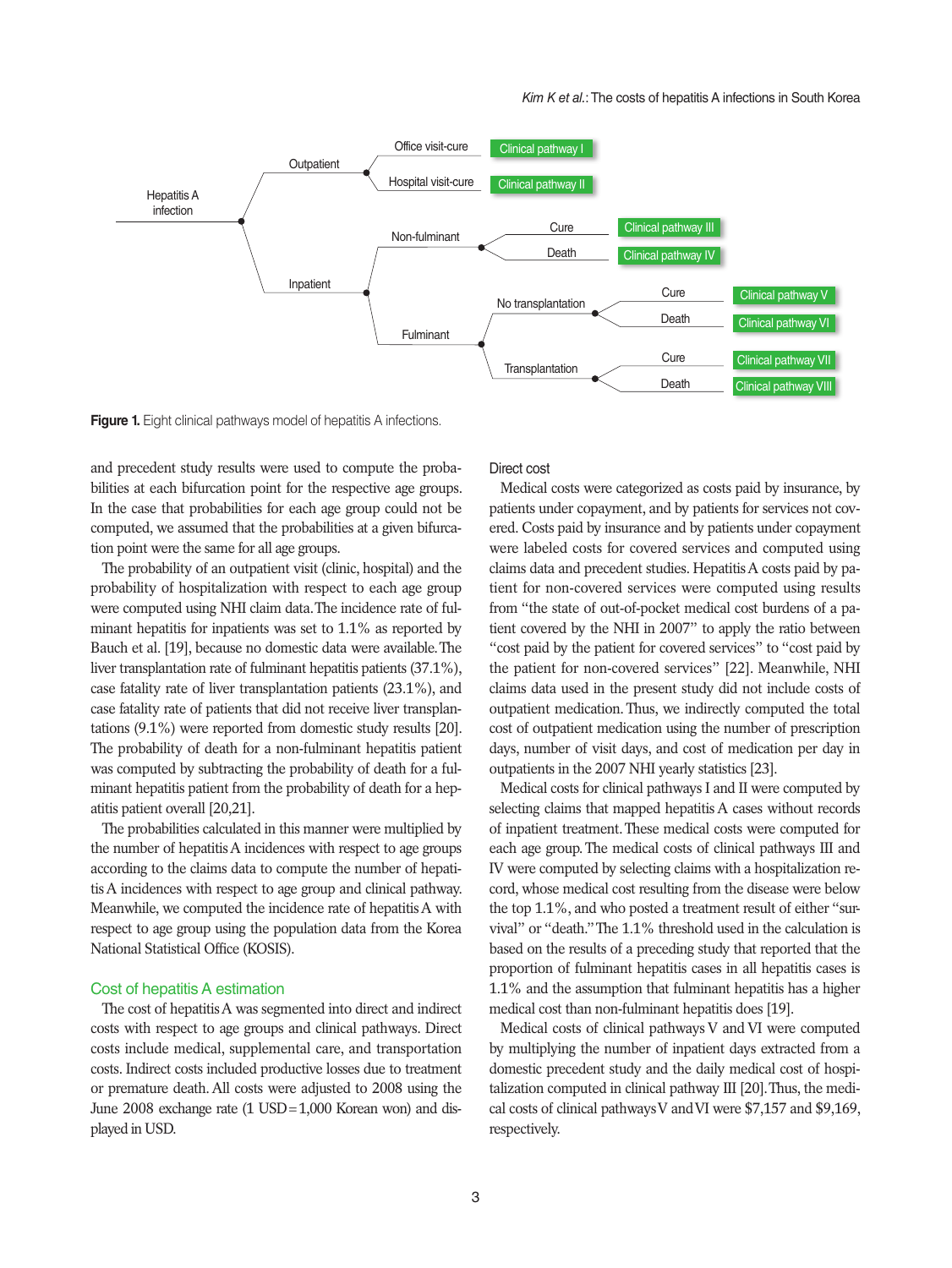Medical costs of clinical pathway VII were calculated based on a Korean precedent study associated with liver transplantation costs. Yang et al. [18] reported liver transplantation costs of a hepatitis B patient, and Ha [24] compared liver transplantation costs between hepatitis B patients and other patients. Using this information and accounting for the rise in medical fee schedule, liver transplantation costs for a hepatitis A patient in 2008 was calculated. Using this method, first-year liver transplantation inpatient costs, first-year outpatient costs, and second-year inpatient costs were \$72,850, \$4,203, and \$9,279, respectively. Thus, the total cost of clinical pathway VII was \$86,332.

The medical costs of clinical pathway VIII were calculated based on the number of hospitalization days of the transplantation patient and on the medical costs of clinical pathway VII. We first extracted the medical cost per inpatient day using the number of inpatient days spent by a hepatitis A patient that survived after liver transplantation as well as the inpatient costs of clinical pathway VII. Then, we multiplied the computed medical cost per inpatient day by the number of inpatient days spent by a hepatitis A patient that did not survive after liver transplantation to obtain the inpatient cost for a hepatitis A patient that did not survive the liver transplant [20]. Thus, the computed medical costs of clinical pathway VIII were \$40,246.

The non-medical direct costs of hepatitis A patients included transportation costs and supplemental care costs incurred from providing extra care to inpatients. Transportation costs were calculated by obtaining the sum of inpatient transportation costs and the number of outpatient visit days multiplied by the transportation cost per outpatient visit day, which was calculated in the following manner: First, we used the national database "2005 Korea National Health and Nutrition Examination Survey" to calculate the round-trip cost of an outpatient clinic visit, an outpatient hospital visit, and inpatient transportation. Then, we accounted for the consumer price index (CPI) to calculate transportation costs at the 2008 price level. The outpatient clinic visit and outpatient hospital visit transportation costs were \$5.0 and \$10.1, respectively. The transportation cost for a hospitalization case was \$23.5. The calculation of outpatient visit days is explained in the indirect cost calculation method below.

Supplemental care costs are direct costs incurred from providing extra care beyond the scope of care covered by standard medical costs. By accounting for the standard domestic situation regarding supplemental care, we assumed that supplemental care costs are incurred daily in a fixed amount for the duration of inpatient stay [25,26]. We set daily supplemental care costs to \$40 based on the market price in 2008.

#### Indirect costs

With respect to the indirect costs, we used the human capital approach to estimate the cost of productive loss due to hepatitis

A. The cost of productive loss for the duration of the treatment period (because of morbidity) was calculated by multiplying the number of non-productive days because of hepatitis A by the average daily wage. The number of non-productive days was calculated by adding the number of inpatient days and one-third of the number of outpatient visit days [16,17,25].

The number of inpatient and outpatient visit days for clinical pathways I through IV were calculated using NHI claims data. The number of inpatient days for clinical pathways V and VI were set to 18.5 and 23.7 days, respectively, based on previous studies. Outpatient visit days for clinical pathways V and VI were computed by multiplying the number of inpatient days by the number of outpatient visit days per inpatient day given by clinical pathway III. As a result, the outpatient visit days of clinical pathways V and VI were 3.2 and 4.1 days, respectively [20]. The number of inpatient days for clinical pathways VII and VIII were 42.9 and 23.7 days, respectively, based on the same aforementioned study. The outpatient visit days of clinical pathway VII were calculated under the assumptions of two outpatient visit days per month for the first 6 months after liver transplantation, 1 day per month for the next 12 months, and no outpatient visits thereafter. Thus, the number of outpatient visit days for clinical pathway VII was calculated as 24.6 days. We assumed that there were no outpatient visit days for clinical pathway VIII. The average daily wage adjusted to 2008 was computed by reformulating the total monthly wage by age group in 2006 to the average wage. Then, we accounted for the rising CPI and employment rate by age group to compute the final average daily wage [27]. Individuals between the ages 15 and 69 were assumed to be engaged in economically productive activities. Average daily wages of a 15-year old individual was substituted with the average daily wages of a 16-year old, because wage statistics do not evaluate wages earned by 15-year olds. Furthermore, we used the average daily wage of a 60-year old individual to account for the average daily wage of individuals between the age of 61 and 69. Productive losses incurred from outpatient visits by individuals under the age of 14 or over the age of 70 were calculated by assuming that the guardian of the aforementioned age groups was a 40-year old female. Thus, we estimated productive losses by applying the average daily wage and the employment rate of care giver's age group.

The productive losses incurred from premature death (because of mortality) was calculated by estimating the future expected income of the deceased patient under the assumption that he or she would have survived to work until the age of 69. We considered the average annual wages, employment rate, and natural death rate by age group in 2008 and applied a 5% annual discount rate to calculate the future expected income in 2008 dollars [27]. The average annual wages by age group in 2008 were calculated by multiplying the 2006 wages provided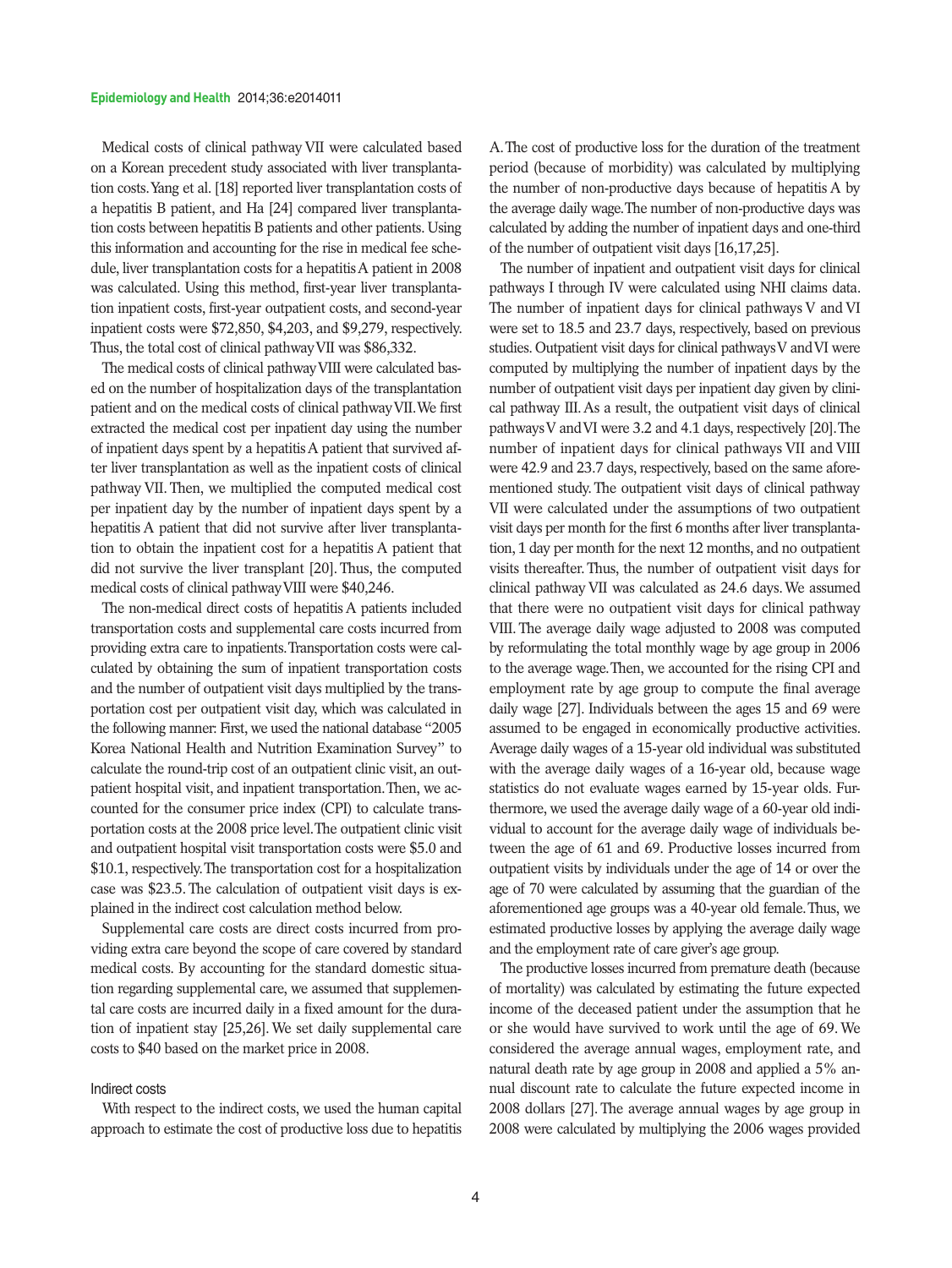by KOSIS by the increasing annual CPI. The natural death rate was also acquired from KOSIS. Using this methodology, the cost of productive losses for the death of a 30-year old in 2008 was \$378,000.



- i: age of mortality case
- τ: years after death τ: years after death
- ω: annual wage rate ω: annual wage rate
- e: employment rate e: employment rate
- d: natural mortality rate d: natural mortality rate u. natural
	- r: discount rate (0.05)

#### Sensitivity analysis

In order to perform a sensitivity analysis, we considered the fatality of non-fulminant hepatitis A and the probability of receiving a liver transplantation surgery as a fulminant hepatitis A patient. When the aforementioned metrics changed to 50% or 150% of their default values, we presented the change in the magnitude of the hepatitis A cost burden in the results.

# **RESULTS**

#### The number of hepatitis A incidences

The number of hepatitis A incidences in South Korea in 2008 identified by NHI claims data was 30,240 cases. The incidence rate was 62.2 cases per 100,000 individuals (Table 1). There were 10,643 and 10,902 cases for age groups 20-29 and 30-39, respectively, accounting for 71.3% of the total number of incidences. The incidence rates for age groups for age groups 20-29 and 30-39 were the highest at 148.2 and 131.6 cases per 100,000 individuals, respectively. Regarding the number of incidences by clinical pathway, clinical pathway III (i.e., non-fulminant hepatitis cured through inpatient treatment) was the highest and most common: 18,075 cases accounting for 59.8% of the total number of incidences. It was estimated that 202 hepatitis A cases had fulminant hepatitis, 75 of which resulted in a liver transplantation surgery.

With respect to the probability of hepatitis A by age group and clinical pathway, the probability of an incidence with clinical pathways III-VIII requiring hospitalization was the highest in the 20-29 age group at 68.8%, followed by the 5-9 and 60- 69 age group with probabilities 30.3% and 25.0%, respectively. The probability of a hepatitis incidence for clinical pathways IV, VI, and VIII, indicating death, was lowest in the 0-4 age group at 0.1% and highest in the 80-89 age group at 3.9%.

#### Cost per hepatitis A case

The total cost of a single case of hepatitis A, including direct and indirect costs, was \$2,674. With respect to age group, the total cost per case was the lowest in the 0-4 age group at \$934. By contrast, the total cost per case was highest in the 40-49 age group at \$3,046 (Table 2). Regarding the clinical pathways, the lowest total costs per case were found in clinical pathways I and II at \$162 and \$259, respectively (because of their lack of hospitalization). Clinical pathway VII (i.e., a complete recovery after liver transplantation) imposed a cost of \$91,001 per case. The costs per case were highest in clinical pathways IV, VI, and VIII (indicating patient death) at \$200,000. For the most common hepatitis A incidence type (clinical pathway III for the 20- 29 age group), the total cost per case was \$2,489.

Within the total average cost of \$2,674 for a hepatitis A case, direct costs were \$1,502, where medical costs amounted to \$1,206.

**Table 1.** Estimated number of hepatitis A infections by clinical pathways and age groups in South Korea, 2008

| Age (yr)  |               |               |                |          | Clinical pathways of hepatitis A infections |          |          |          | Total           | Incidence<br>(per 100,000) |
|-----------|---------------|---------------|----------------|----------|---------------------------------------------|----------|----------|----------|-----------------|----------------------------|
|           |               | Ш             | Ш              | IV       | V                                           | VI       | VII      | VIII     |                 |                            |
| $0 - 4$   | 55(21.32)     | 114 (44.19)   | 88 (34.03)     | 0(0.09)  | 1(0.22)                                     | 0(0.02)  | 0(0.11)  | 0(0.03)  | 258(0.85)       | 11.4                       |
| $5-9$     | 145 (39.94)   | 108 (29.75)   | 108 (29.87)    | 0(0.09)  | 1(0.19)                                     | 0(0.02)  | 0(0.10)  | 0(0.03)  | 363(1.20)       | 12.8                       |
| $10 - 14$ | 270 (30.79)   | 197 (22.46)   | 405 (46.17)    | 1(0.07)  | 3(0.29)                                     | 0(0.03)  | 1(0.15)  | 0(0.04)  | 877 (2.90)      | 26.1                       |
| $15 - 19$ | 410 (25.18)   | 387 (23.77)   | 820 (50.38)    | 2(0.10)  | 5(0.32)                                     | 1(0.03)  | 3(0.16)  | 1(0.05)  | 1,628 (5.38)    | 49.7                       |
| $20 - 29$ | 1,425 (13.39) | 1,891 (17.77) | 7,238 (68.01)  | 8(0.07)  | 46 (0.43)                                   | 5(0.04)  | 23(0.22) | 7(0.06)  | 10,643 (35.20)  | 148.2                      |
| 30-39     | 1,486 (13.63) | 2,230(20.46)  | 7,095 (65.08)  | 12(0.11) | 45(0.41)                                    | 5(0.04)  | 23(0.21) | 7(0.06)  | 10,902 (36.05)  | 131.6                      |
| 40-49     | 641 (18.86)   | 997 (29.34)   | 1,732 (50.95)  | 9(0.28)  | 11(0.33)                                    | 1(0.03)  | 6(0.16)  | 2(0.05)  | 3,399 (11.24)   | 40.7                       |
| 50-59     | 422 (34.34)   | 481 (39.14)   | 313 (25.47)    | 9(0.77)  | 2(0.17)                                     | 0(0.02)  | 1(0.08)  | 0(0.03)  | 1,229 (4.06)    | 20.4                       |
| 60-69     | 194 (32.50)   | 254 (42.55)   | 139 (23.23)    | 9(1.45)  | 1(0.16)                                     | 0(0.02)  | 0(0.08)  | 0(0.02)  | 597 (1.97)      | 15.6                       |
| 70-79     | 87 (31.64)    | 84 (30.55)    | 95 (34.63)     | 8(2.77)  | 1(0.24)                                     | 0(0.02)  | 0(0.12)  | 0(0.04)  | 275(0.91)       | 11.6                       |
| $80+$     | 13(19.12)     | 11(16.18)     | 41 (60.25)     | 3(3.75)  | 0(0.41)                                     | 0(0.04)  | 0(0.20)  | 0(0.06)  | 68 (0.22)       | 8.2                        |
| Total     | 5,149 (17.03) | 6,755(22.34)  | 18,075 (59.77) | 60(0.20) | 115 (0.38)                                  | 12(0.04) | 58(0.19) | 17(0.06) | 30,240 (100.00) | 62.2                       |

Values are presented as number (%).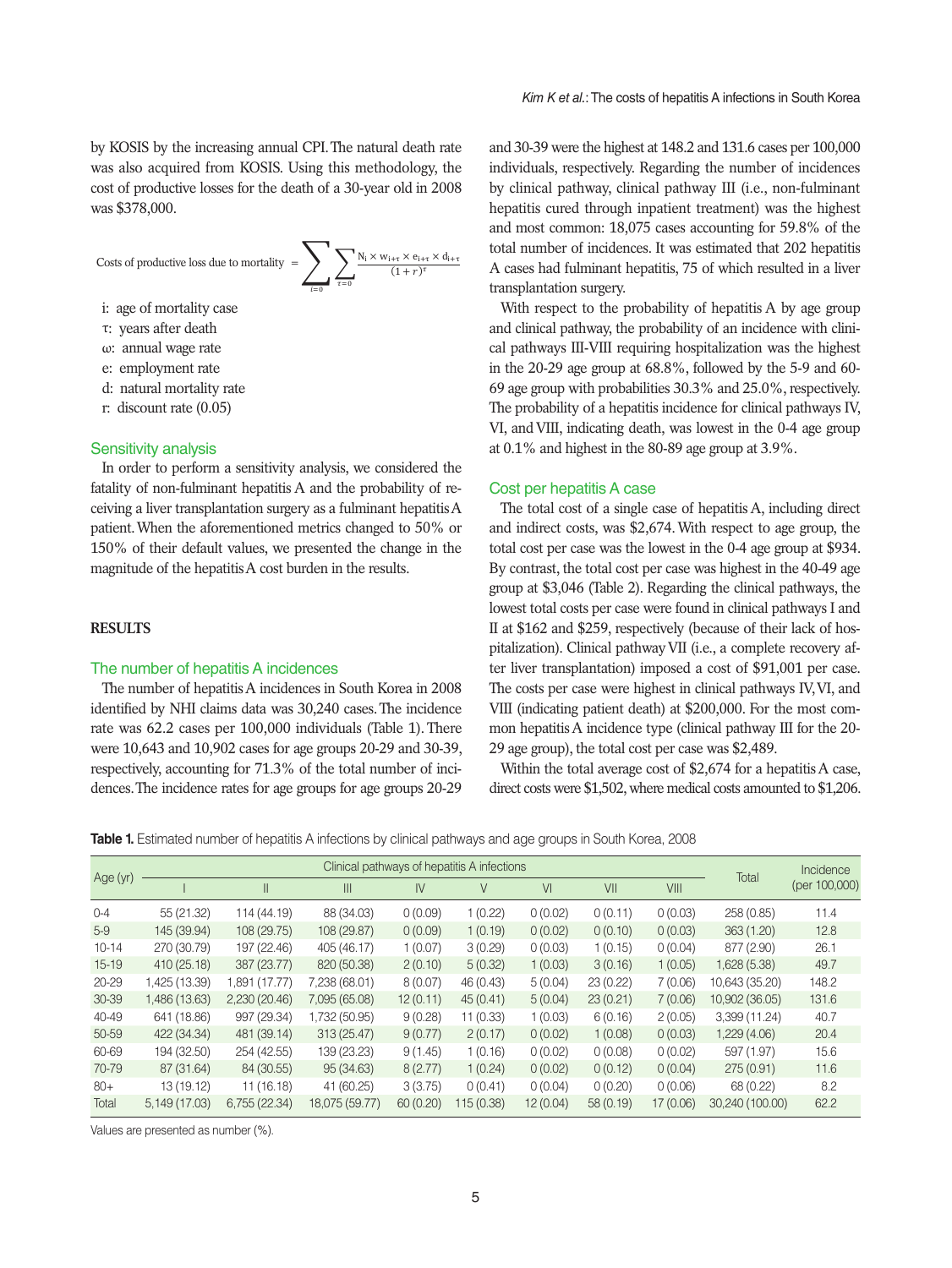Given the same clinical pathway, the total cost of a single case of hepatitis A still differed depending on the age group. In the case of clinical pathway III, the medical cost per case was approximately 1.5 times higher in the age group 20-39 compared to that of the age group 0-4.

# The total cost of hepatitis A

In the year 2008, the total cost incurred because of hepatitis A incidences was estimated to be approximately \$80,873,000 (Table 3). Given the total cost of hepatitis, direct and indirect costs accounted for 56.2% and 43.8% of the total cost, respectively. Overall, 80.3% of the direct costs were medical costs,

whereas the remaining 19.3% consisted of supplemental care costs and transportation costs. In total, 59.3% of the medical costs were paid by health insurance, whereas 40.7% was paid by the patients. One-third of the indirect costs were productive losses incurred from using the medical services, and the remaining two-thirds of the indirect costs were productive losses incurred from early death.

Clinical pathway III constituted 58.3% of total costs incurred by hepatitis A, capturing the largest cost among the eight clinical pathways. The total number of outpatient visits because of hepatitis A was 64,031, and the total number of inpatient days was 198,715 (i.e., 544 years).



|                     | Clinical pathways of hepatitis A infections |             |              |         |       |         |        |         |         |  |  |  |
|---------------------|---------------------------------------------|-------------|--------------|---------|-------|---------|--------|---------|---------|--|--|--|
| Age (yr)            |                                             | $\parallel$ | $\mathbb{H}$ | IV      | V     | VI      | VII    | VIII    | average |  |  |  |
| $0 - 4$             | 96                                          | 197         | 1,390        | 161.044 | 8,006 | 168,904 | 88,734 | 199,871 | 934     |  |  |  |
| $5-9$               | 102                                         | 185         | 1,664        | 212,308 | 8,006 | 220,168 | 88,734 | 251,135 | 1,002   |  |  |  |
| $10 - 14$           | 125                                         | 207         | 1,788        | 268,582 | 8,006 | 276,442 | 88,734 | 307,409 | 1,460   |  |  |  |
| $15 - 19$           | 131                                         | 216         | 2,072        | 319,681 | 8,587 | 328,075 | 89,977 | 359.068 | 1,897   |  |  |  |
| $20 - 29$           | 156                                         | 224         | 2,489        | 366,602 | 8,822 | 375,221 | 90,592 | 406,197 | 2,677   |  |  |  |
| 30-39               | 191                                         | 259         | 2.759        | 376.504 | 9.170 | 385.455 | 91.501 | 416,406 | 2,921   |  |  |  |
| 40-49               | 174                                         | 295         | 3,055        | 324,248 | 9,343 | 333,363 | 91,952 | 364,303 | 3,046   |  |  |  |
| 50-59               | 158                                         | 346         | 2,806        | 219.468 | 9,266 | 228,510 | 91,751 | 259,455 | 2,785   |  |  |  |
| 60-69               | 145                                         | 362         | 2,912        | 90,487  | 9,097 | 99,368  | 91,311 | 130,324 | 2,323   |  |  |  |
| 70-79               | 131                                         | 329         | 1.995        | 2.391   | 8.006 | 10.250  | 88,734 | 41.218  | 1,041   |  |  |  |
| $80+$               | 165                                         | 187         | 2.192        | 2.391   | 8.006 | 10.250  | 88.734 | 41,218  | 1,714   |  |  |  |
| Weighted<br>average | 162                                         | 259         | 2,610        | 232,672 | 8,974 | 361,136 | 91,001 | 392,099 | 2,674   |  |  |  |

Unit: 1 US dollar.

**Table 3.** Estimated total direct and indirect costs of hepatitis A infections by clinical pathways in South Korea, 2008

|                                                              |                              | Clinical pathways of hepatitis A infections |                        |                        |                              |                      |                              |                      |                                                    |
|--------------------------------------------------------------|------------------------------|---------------------------------------------|------------------------|------------------------|------------------------------|----------------------|------------------------------|----------------------|----------------------------------------------------|
|                                                              |                              | $\mathsf{II}$                               | Ш                      | IV                     | V                            | VI                   | VII                          | VIII                 | Total (%)                                          |
| Direct costs<br>Medical costs                                |                              |                                             |                        |                        |                              |                      |                              |                      |                                                    |
| Costs paid by health insurance<br>Costs paid by patients     | 356                          | 600                                         | 16,548                 | 86                     | 562                          | 72                   | 2,976                        | 434                  | 21,633 (26.75)                                     |
| For covered services<br>For non-covered services             | 142<br>37                    | 486<br>203                                  | 5,707<br>5,659         | 14<br>26               | 94<br>169                    | 12<br>22             | 712<br>1,287                 | 77<br>185            | 7,245 (8.96)<br>7,588 (9.38)                       |
| Supplementary care costs<br>Transportation costs<br>Subtotal | 0<br>64<br>599               | 0<br>161<br>1,450                           | 7,722<br>765<br>36,401 | 15<br>143              | 85<br>6<br>917               | 11<br>117            | 99<br>16<br>5,089            | 16<br>0<br>713       | 7,949 (9.83)<br>1,014 (1.25)<br>45,428 (56.17)     |
| Indirect costs<br>Number of outpatient visit                 | 12,661                       | 15,903                                      | 33,636                 | 0                      | 367                          | 47                   | 1,417                        | $\overline{0}$       | 64,031                                             |
| Days of hospitalization<br>Costs of productive loss          | $\mathbf 0$                  | 0                                           | 193,044                | 384                    | 2,132                        | 273                  | 2,472                        | 410                  | 198,715                                            |
| Due to morbidity<br>Due to mortality<br>Subtotal             | 234<br>$\overline{0}$<br>234 | 300<br>$\overline{0}$<br>300                | 10,768<br>0<br>10,768  | 19<br>13,740<br>13,759 | 118<br>$\overline{0}$<br>118 | 15<br>4,030<br>4,045 | 154<br>$\overline{0}$<br>154 | 21<br>6,045<br>6,067 | 11,630 (14.38)<br>23,815 (29.45)<br>35,445 (43.83) |
| Total (%)                                                    | 833<br>(1.03)                | 1,750<br>(2.16)                             | 47,169<br>(58.32)      | 13,902<br>(17.19)      | 1,034<br>(1.28)              | 4,162<br>(5.15)      | 5,244<br>(6.48)              | 6,779<br>(8.38)      | 80,873 (100.00)                                    |

Unit: 1,000 US dollar.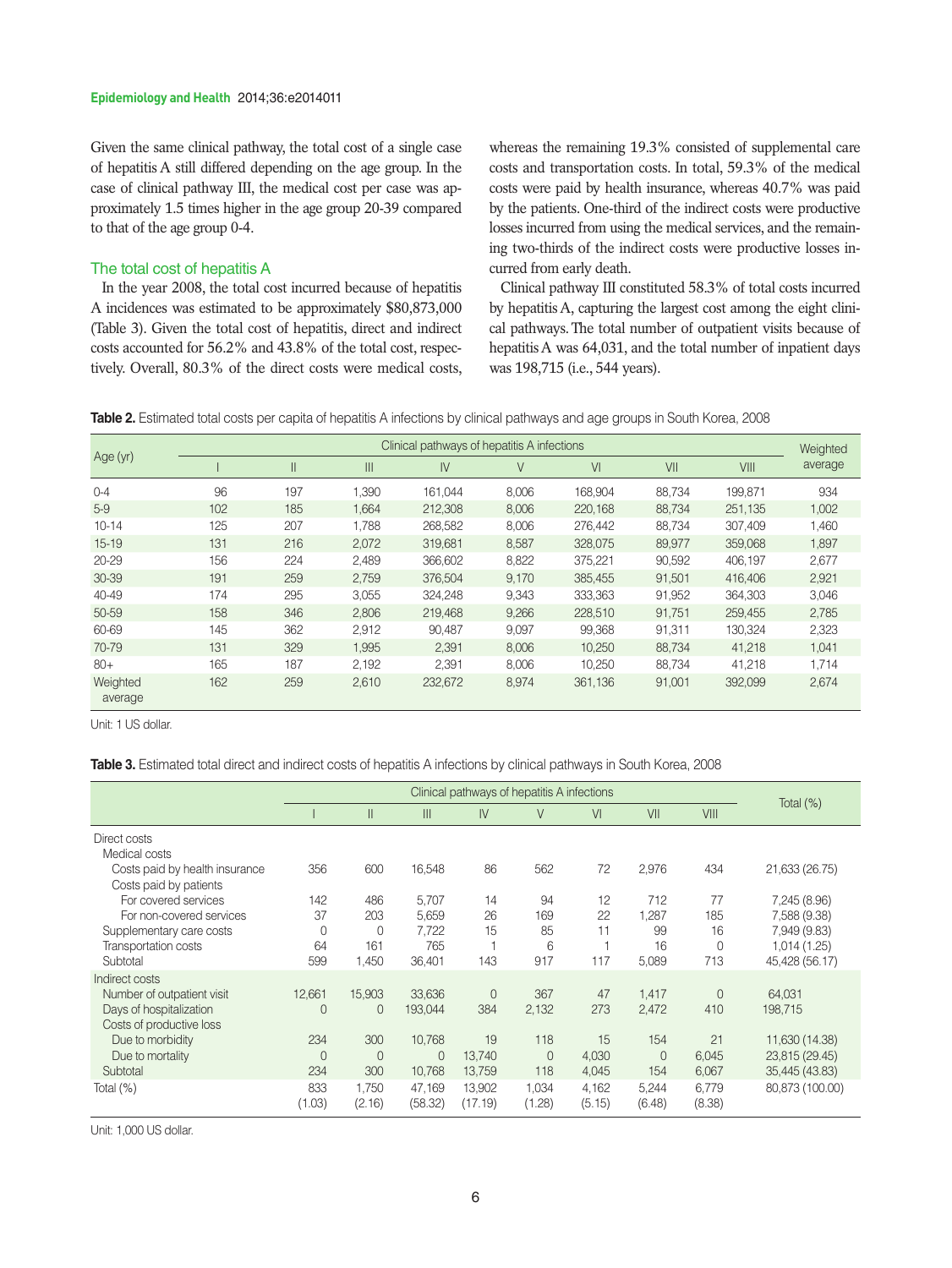|  |  | <b>Table 4.</b> Estimated total cost of hepatitis A infections by clinical pathways and age groups in South Korea, 2008 |  |  |  |  |
|--|--|-------------------------------------------------------------------------------------------------------------------------|--|--|--|--|
|--|--|-------------------------------------------------------------------------------------------------------------------------|--|--|--|--|

|                       |                |                 | Total             |                   |                 |                 |                 |                 |                    |          |
|-----------------------|----------------|-----------------|-------------------|-------------------|-----------------|-----------------|-----------------|-----------------|--------------------|----------|
| Age (yr)              |                | $\mathsf{II}$   | III               | IV                | $\vee$          | VI              | VII             | VIII            |                    | $(\%)$   |
| $0 - 4$               | 5              | 22              | 122               | 36                | 4               | 9               | 25              | 17              | 241                | (0.30)   |
| $5-9$                 | 15             | 20              | 181               | 71                | 6               | 15              | 31              | 26              | 364                | (0.45)   |
| $10 - 14$             | 34             | 41              | 724               | 157               | 21              | 71              | 114             | 119             | 1,280              | (1.58)   |
| $15 - 19$             | 54             | 83              | 1.699             | 519               | 45              | 171             | 235             | 281             | 3,089              | (3.82)   |
| $20 - 29$             | 222            | 423             | 18,016            | 2,801             | 406             | 1,728           | 2,086           | 2,806           | 28,488             | (35.23)  |
| 30-39                 | 284            | 578             | 19,575            | 4,367             | 414             | 1.741           | 2,066           | 2,821           | 31,847             | (39.38)  |
| 40-49                 | 112            | 294             | 5,290             | 3,070             | 103             | 369             | 509             | 605             | 10,351             | (12.80)  |
| 50-59                 | 67             | 166             | 879               | 2,073             | 19              | 47              | 94              | 80              | 3,424              | (4.23)   |
| 60-69                 | 28             | 92              | 404               | 784               | 9               | 9               | 43              | 18              | 1,387              | (1.71)   |
| 70-79                 | 11             | 28              | 190               | 18                | 5               |                 | 29              | $\overline{4}$  | 286                | (0.35)   |
| $80+$                 | $\overline{c}$ | $\overline{c}$  | 90                | 6                 | $\overline{c}$  | $\Omega$        | 12              | 2               | 117                | (0.14)   |
| Total<br>(% of Total) | 833<br>(1.03)  | 1,750<br>(2.16) | 47,169<br>(58.32) | 13,902<br>(17.19) | 1,034<br>(1.28) | 4,162<br>(5.15) | 5,244<br>(6.48) | 6,779<br>(8.38) | 80,873<br>(100.00) | (100.00) |

Unit: 1,000 US dollar.

**Table 5.** Outcomes of sensitivity analyses on estimated total costs of hepatitis A infections

|                        |     | Total | Difference with |        |      |       |       |        |        |               |
|------------------------|-----|-------|-----------------|--------|------|-------|-------|--------|--------|---------------|
|                        |     |       | Ш               | IV     | V    | VI    | VII   | VIII   |        | base case (%) |
| Baseline value case    | 833 | .750  | 47.169          | 13,902 | .034 | 4.162 | 5.244 | 6,779  | 80,873 |               |
| Sensitivity analysis 1 | 833 | 1.750 | 47,285          | 1,873  | .034 | 4,162 | 5.244 | 6.779  | 68,960 | $-14.7$       |
| Sensitivity analysis 2 | 833 | 1.750 | 47.052          | 25.931 | .034 | 4.162 | 5.244 | 6.779  | 92.786 | 14.7          |
| Sensitivity analysis 3 | 833 | 1.750 | 47.169          | 13,902 | .340 | 5.392 | 2.622 | 3.390  | 76,397 | $-5.5$        |
| Sensitivity analysis 4 | 833 | 1.750 | 47.169          | 13,902 | 729  | 2.933 | 7.865 | 10.169 | 85.349 | 5.5           |
| Sensitivity analysis 5 | 833 | 1.750 | 47.285          | 1,873  | .340 | 5,392 | 2,622 | 3,390  | 64,484 | $-20.3$       |
| Sensitivity analysis 6 | 833 | .750  | 47.052          | 25,931 | 729  | 2,933 | 7.865 | 10.169 | 97,262 | 20.3          |

Unit: 1,000 US dollar.

Sensitivity analysis 1; 50% of base value on fatality of hepatitis A infection.

Sensitivity analysis 2; 150% of base value on fatality of hepatitis A infection.

Sensitivity analysis 3; 50% of base value on transplantation probability in fulminant hepatitis A infection.

Sensitivity analysis 4; 150% of base value on transplantation probability in fulminant hepatitis A infection.

Sensitivity analysis 5; sensitivity analysis 1 + sensitivity analysis 3.

Sensitivity analysis 6; sensitivity analysis 2 + sensitivity analysis 4.

The total cost incurred in 2008 because of hepatitis A distributed by age group is presented in Table 4. In the total cost distribution by age group, the 30-39 age group incurred the highest cost at 39.4% of all costs. Costs incurred by people aged 20-49 were 87.4% of the total cost.

#### Sensitivity analysis results

Sensitivity analysis results are presented in Table 5. When both the fatality of a hepatitis A infection and the probability of transplantation increased by 50% (sensitivity analysis 6), the total cost of hepatitis A infections was \$97,262,000, 20.3% higher than the baseline analysis. When the probability of fatality from a hepatitis A infection and that of transplantation decreased to 50% of the baseline (sensitivity analysis 5), the total cost of hepatitis A infections was calculated at \$64,484,000, 20.3% lower than the baseline analysis. Change in the fatality level of non-fulminant hepatitis A had a greater influence on the total cost than the change in transplantation probability did.

#### **DISCUSSION**

The present study estimated the economic costs of hepatitis A in South Korea in 2008 by an incidence-based approach using NHI claims data. The number of hepatitis A incidences in 2008 was 30,240. From a socioeconomic perspective, the total cost of the disease was \$80,873,000. Medical and non-medical direct costs respectively represented 45.1% and 11.1% of total costs. Indirect costs were 43.8% of total costs. The 20-39 age group constituted 71.3% of the total number of incidences and 74.6% of the socioeconomic costs. The cost per case of hepatitis A was calculated to be \$2,674, which is lower than that of other dis-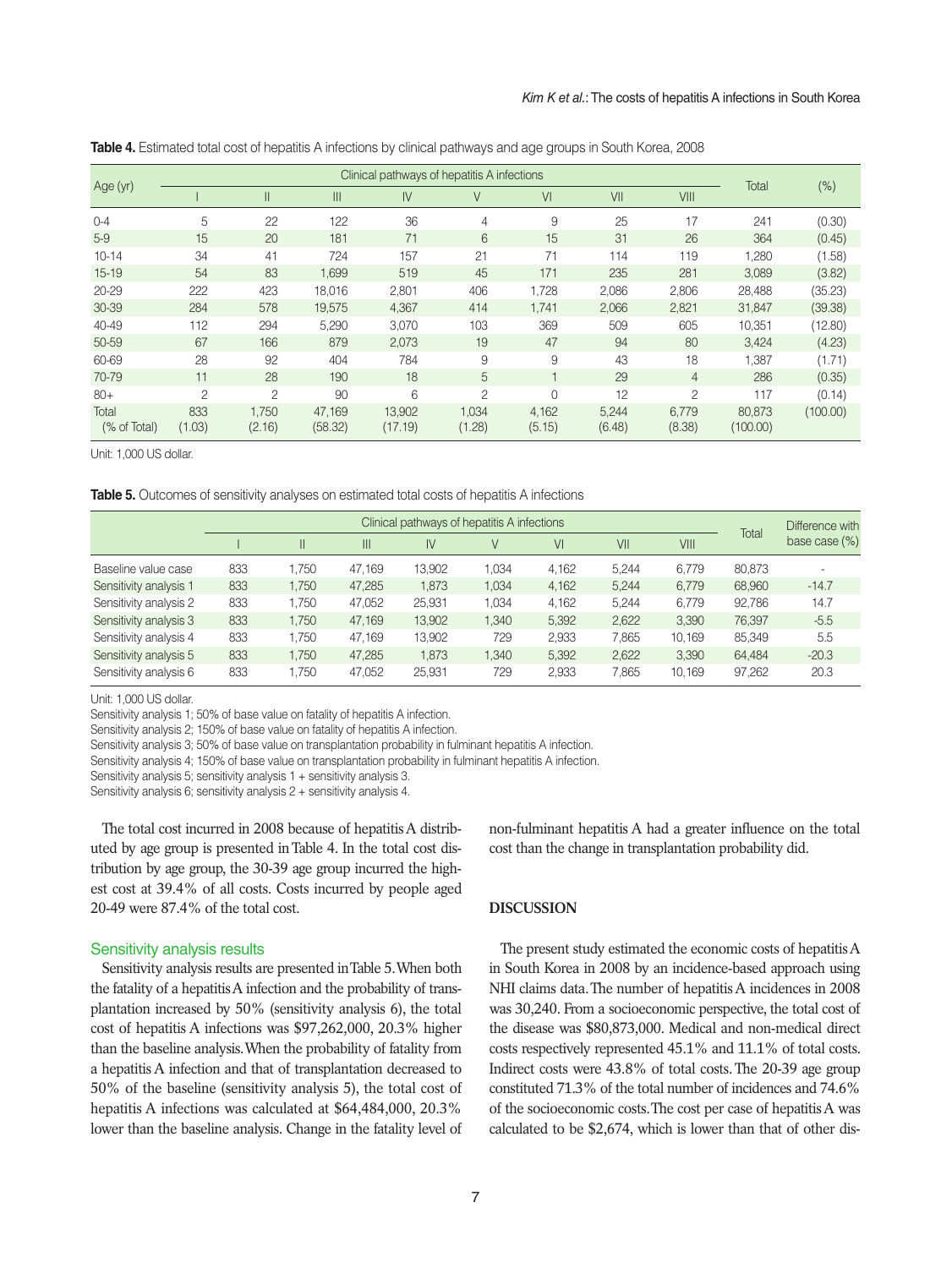eases (e.g., cancer, stroke, asthma, or injury) reported in South Korea [16,17,26,28]. Compared to other digestive diseases, the cost of hepatitis A is higher than that of rotavirus (another digestive infectious disease) and is lower than that of irritable bowel syndrome [29,30]. The total societal cost of the rotavirus in South Korea in 2005 including indirect costs was reported to be approximately \$13,300,000. Accounting for the rise in CPI, the total societal cost of rotavirus in 2008 was \$14,600,000. Comparatively, the total social cost of hepatitis A was approximately 5.5 times higher. Furthermore, the total societal cost of irritable bowel syndrome in 2008 was \$585,400,000, 7.2 times higher than that of hepatitis A. The portions of the total costs of rotavirus and irritable bowel syndrome captured by indirect costs were 5% and 25%, respectively, markedly lower than those of hepatitis A (44%).

The 30,240 cases of hepatitis A incidences in 2008 found through the present study were confirmed solely through primary and secondary diagnostic codes in the claims data of the NHI. The claims data can influence the number of incidences and disease costs depending on how medical institutions report cases of hepatitis A to National Health Insurance Corporation. According to our unpublished data, there was no significant difference between the number of hepatitis A incidences identified through medical records from 2002 to 2008 in 11 general-hospital-level medical institutions (3,081 cases) and those identified from the NHI claims data (2,928 cases) for the same period. Thus, we determined that it was feasible to use the number of hepatitis A incidences identified through the NHI claims data as the number of hepatitis A incidences [31]. However, because we could not confirm how medical institutions other than general hospitals recorded hepatitis A cases, additional studies should be conducted in the future to provide a more accurate estimate of the number of hepatitis A incidences.

The total societal cost of hepatitis A in South Korea in 2008 was estimated to be 0.008% of the gross domestic product (GDP) of South Korea and 0.12% of national health expenditures. In a US study published in 2000, the total societal cost of hepatitis A in the US was estimated to be \$48,880,000, 0.006% of the US GDP and 0.044% of national health expenditures that year. The total societal cost of hepatitis A in the US was also relatively lower than that of South Korea [32]. Such statistics can partially be explained by the fact that the number of Korean hepatitis A incidences reported in the present study was approximately two times greater than that of the number reported in the aforementioned US study. It was also reported that the portion of the total costs of hepatitis A captured by indirect costs was 44% in South Korea, whereas it was 74% in the US, relatively conservative estimate. A lack of data on countries other than the US meant that we could not directly compare the total societal cost of hepatitis A in these countries with such costs in South Korea as calculated in the present study.

As hepatitis A infections occurring in the age group 20-39 constitutes over 70% of the total number of incidences and societal costs, an intervention strategy to lower the total societal cost of hepatitis A should involve the management of hepatitis A in young adults. Although prioritizing an effective hepatitis A vaccination of young adults initially seems like an ideal solution, a national pediatric vaccination effort has been reported to inhibit transmission by asymptomatic patients and induce herd immunity to reduce the number of adult hepatitis A incidences in a short time. Thus, additional studies must be conducted to evaluate an optimal vaccination strategy to allow maximum effectiveness given the situation in South Korea [33-36]. It is also necessary to explore the number of hepatitis A incidences in young adults by consistently monitoring patient occurrence patterns, risk factors, and the cost of hepatitis A in the country.

When interpreting the results of the present study, the estimated cost of hepatitis A was conservative in many respects. As the cost and number of hepatitis incidences were estimated by extracting NHI claims data that had disease codes associated with hepatitis A, undiagnosed cases of non-specific hepatitis A and hepatitis A reported as generic hepatitis to avoid cumbersome reporting procedures were excluded from the estimated results of the disease cost in this study. With respect to the cost of productive losses, the number of non-productive days (i.e., absent days) other than inpatient days and outpatient visit days could not be estimated because of a lack of relevant data. For direct and indirect costs, the cost of reduced quality of life because of hepatitis A and psychological costs could not be estimated because of the difficulty of converting the two aforementioned costs into a monetary value. Finally, the present study failed to consider the cost of public health measures in case of a hepatitis A outbreak such as epidemiological investigations. Such limitations suggest that the results of the present study may have underestimated the actual costs of hepatitis A infections. Furthermore, even if fatalities caused by hepatitis A and the transplantation probability of a fulminant hepatitis patient changed by 50% of the base value, the total societal cost of the disease changed by 20%, indicating that the two aforementioned factors have limited influences on the study results.

Furthermore, there were limitations in the data to construct the cost and incidence rate for each clinical pathway by gender. Thus, the study result could not be rendered with respect to gender. Even in the case of indirect costs, we did not differentiate the data by gender and calculated the indirect cost based on the average data of both genders. Considering the fact that the number of hepatitis A incidences in males was approximately 50% higher than that of females [37], we predict the total indirect costs estimated through the present study to be a slightly conservative estimated.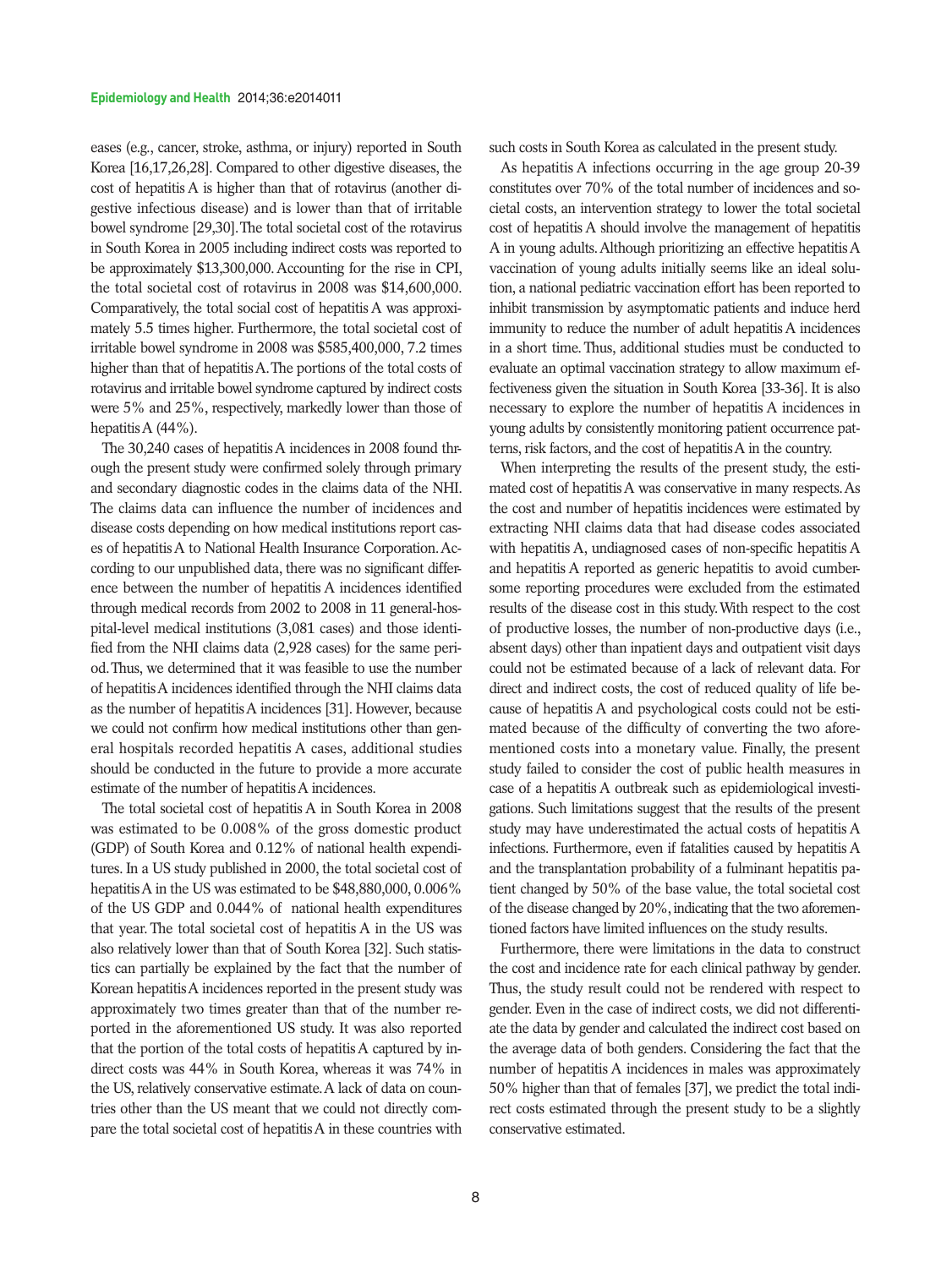Another limitation of the study is that we did not use a consistent method to calculate the cost and number of hepatitis A incidences when estimating the total societal cost of hepatitis A. We also used many assumptions in our calculations. However, such limitations are difficult to avoid in burden of disease studies given the lack of data that show the overall economic burden of the disease. In addition, because factors that may potentially have a strong influence on the study result were analyzed through sensitivity tests, we believe that we have addressed our shortcomings accordingly. The fact that the number of fatalities caused by hepatitis A and the number of liver transplantations estimated in the study were estimated through its research design is another cautionary note regarding the interpretation of the study results.

In the future, if we accounted for other hepatitis A costs not captured in the present study, we would have a more accurate estimate of the real costs of hepatitis A. The total societal costs of hepatitis A estimated in the study were lower than those of chronic diseases with high prevalence, including general cardiovascular diseases and cancer. However, the indirect cost of hepatitis A because of productive loss from premature death was shown to be relatively high. Thus, reducing indirect rather than direct costs would be more significant when implementing an intervention strategy for hepatitis A. In addition, the study's clear presentation of the benefits of preventing a single case of hepatitis A will be useful in aiding communication among experts, public health authorities, and citizens.

# **ACKNOWLEDGEMENTS**

This work was supported by grants from the Korea Centers for Disease Control and Prevention.

# **CONFLICT OF INTEREST**

The authors have no conflicts of interest to declare for this study.

#### **SUPPLEMENTARY MATERIAL**

Supplementary material is available at http://www.e-epih.org/.

#### **REFERENCES**

1.Thomas HC, Lemon S, Zuckerman AJ. Viral hepatitis. 3rd ed. Massachusetts: Wiley-Blackwell; 2005, p. 92-125.

- 2.World Health Organization. Hepatitis A [cited 2014 Aug 9]. Available from: http://www.who.int/csr/disease/hepatitis/whocdscsredc2007/en/.
- 3.Jacobsen KH, Koopman JS. Declining hepatitis A seroprevalence: a global review and analysis. Epidemiol Infect 2004;132:1005-1022.
- 4.Jacobsen KH, Koopman JS. The effects of socioeconomic development on worldwide hepatitis A virus seroprevalence patterns. Int J Epidemiol 2005;34:600-609.
- 5.Hendrickx G, Van Herck K, Vorsters A, Wiersma S, Shapiro C, Andrus JK, et al. Has the time come to control hepatitis A globally? Matching prevention to the changing epidemiology. J Viral Hepat 2008;15 Suppl 2:1-15.
- 6.Song YB, Lee JH, Choi MS, Koh KC, Paik SW, Yoo BC, et al. The age-specific seroprevalence of hepatitis A virus antibody in Korea. Korean J Hepatol 2007;13:27-33 (Korean).
- 7.Kang JH, Lee KY, Kim CH, Sim D. Changing hepatitis A epidemiology and the need for vaccination in Korea. Asian Pac J Allergy Immunol 2004;22:237-242.
- 8.Kang CI, Choi CM, Park TS, Lee DJ, Oh MD, Choe KW. Incidence and seroprevalence of hepatitis A virus infections among young Korean soldiers. J Korean Med Sci 2007;22:546-548.
- 9.Sohn YM, Rho HO, Park MS, Park JH, Choi BY, Ki M, et al. The changing epidemiology of hepatitis A in children and the consideration of active immunization in Korea. Yonsei Med J 2000;41:34-39.
- 10.Korea Centers for Disease Control and Prevention. Viral hepatitis statistics: communicable disease sentinel surveillance [cited 2009 Sep 20]. Available from: http://stat.cdc.go.kr/ (Korean).
- 11. Lee D, Cho YA, Park Y, Hwang JH, Kim JW, Kim NY, et al. Hepatitis a in Korea: epidemiological shift and call for vaccine strategy. Intervirology 2008;51:70-74.
- 12.Jeong SH. Current status and vaccine indication for hepatitis A virus infection in Korea. Korean J Gastroenterol 2008;51:331-337 (Korean).
- 13.Tarricone R. Cost-of-illness analysis. What room in health economics? Health Policy 2006;77:51-63.
- 14.Rice DP. Cost-of-illness studies: fact or fiction? Lancet 1994;344:1519- 1520.
- 15.Park CS, Kang HY, Kwon I, Kang DR, Jung HY. Cost-of-illness study of asthma in Korea: estimated from the Korea national health insurance claims database. J Prev Med Public Health 2006;39:397-403 (Korean).
- 16.Park K, Lee JS, Kim Y, Kim YI, Kim J. The socioeconomic cost of injuries in South Korea. J Prev Med Public Health 2009;42:5-11 (Korean).
- 17.Lim SJ, Kim HJ, Nam CM, Chang HS, Jang YH, Kim S, et al. Socioeconomic costs of stroke in Korea: estimated from the Korea national health insurance claims database. J Prev Med Public Health 2009;42:251-260 (Korean).
- 18.Yang BM, Kim CH, Kim JY. Cost of chronic hepatitis B infection in South Korea. J Clin Gastroenterol 2004;38:S153-S157.
- 19.Bauch CT, Anonychuk AM, Pham BZ, Gilca V, Duval B, Krahn MD. Cost-utility of universal hepatitis A vaccination in Canada. Vaccine 2007;25:8536-8548.
- 20.Kim JM, Lee YS, Lee JH, Kim W, Lim KS. Clinical outcomes and predictive factors of spontaneous survival in patients with fulminant hepatitis A. Korean J Hepatol 2008;14:474-482 (Korean).
- 21.Jacobs RJ, Greenberg DP, Koff RS, Saab S, Meyerhoff AS. Regional variation in the cost effectiveness of childhood hepatitis A immunization. Pediatr Infect Dis J 2003;22:904-914.
- 22.Kim J, Lee H, Jeong H, Survey on out-of-pocket payment of national health insurance, 2007. Seoul: National Health Insurance Corporation; 2008, p. 49-59 (Korean).